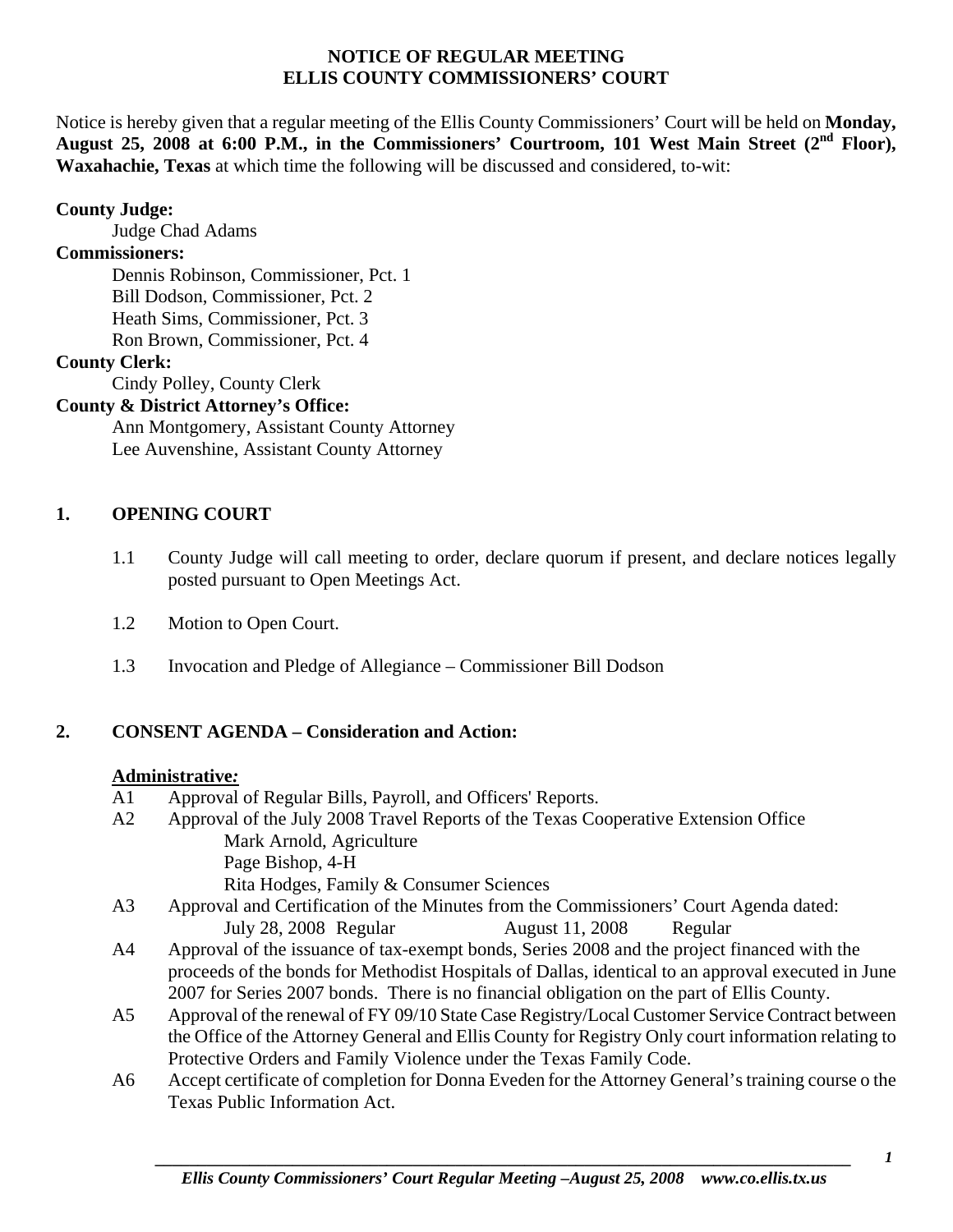A7 Accept certificate of completion for Diana Buckley for the Metroplex Safety Summit offered by the Texas Department of Insurance, Division of Workers' Compensation

## **Financial:**

- F1 From 3-003-0000-0302 Fund Balance to 5-003-0601-0911 Gen Expense, 5-003-0601-0930 Right of Way, 5-003-0601-0920 Contract Labor – Dennis Robinson, Commissioner, Pct. 1
- F2 From 3-005-0000-0302 Fund Balance to 5-005-0703-0902 Gas/Oil Heath Sims, Commissioner, Pct. 3
- F3 From 5-001-0020-0705 Elevator, 5-001-0020-0807 Gen Misc to 5-001-0020-0702 Repair Keith Roberts, Maintenance
- F4 From 5-001-0380-0888 Computer Service to 5-001-0380-0832 Visiting Judge, 5-001-0380-0801 Supplies – Greg Wilhelm, CCL #1
- F5 From 3-001-0000-0302 Fund Balance to 5-001-0425-0819 Computer Chad Adams, County Judge
- F6 From 4-001-0010-0003-Misc Reimbursement to 5-01-0612-0809 Auto Repair Terry Nay, Constable, Pct 2
- F7 From 5-009-0601-0902 Fuel, 5-009-0601-0920 Contract Labor, 5-009-0601-0903 Gravel to 5-009- 0601-0904 Asphalt – Dennis Robinson, Commissioner Pct. 1
- F8 From 5-019-0010-0830 Copier Maintenance to 5-019-0010-0801 Books Leanne Brindle, Law Librarian
- F9 From 5-001-0010-0902 Crime Prevention, 5-001-0010-0807 Gen Misc to 5-001-0010-0703 Telephone – Ray Stewart, Sheriff
- F10 From 5-001-0010-0888 Computer Services, 5-001-0010-0809 Auto Repair, 5-001-0010-0834 Crime Scene, 5-001-0010-0835 Employee Training, 5-001-0010-0865 Employee Screening, 5-001-0010- 0870 Estray to 5-01-0010-0808 Auto Gas – Ray Stewart, Sheriff
- F11 From 5-001-0015-0819 Computer, 5-001-0015-0835 Employee Training, 5-01-0015-0702 Repairs to 5-001-0015-0813 Inmate Medical, 5-001-0015-0808 Auto Gas – Ray Stewart, Sheriff
- F12 From 5-001-0140-0558 Contingency to 5-001-0420-0801 Supplies Chad Adams, County Judge

# **Simplified Plat**

2.1 Maier's Subdivision, 1 lot, Christine and Eric Maier, Pct. 2

# **3. ADMINISTRATIVE**

- 3.1 Consideration and action for Adoption of Order Upon Hearing and Granting Petition For The Creation of Ellis County Fresh Water Supply District No. 1 And Appointing Temporary Supervisors. - Chad Adams, County Judge
- 3.2 Consideration and action to re-appoint Gary Bassett as Ellis County's representative on the Lakes Regional MHMR Board of Directors for a two-year term.
	- Chad Adams, County Judge
- 3.3 Consideration and action to approve the Operations and Maintenance Plan for the Emergency Watershed Protection Program structures to be constructed in Ellis County.
	- Joe White, County Engineer
- 3.4 Consideration and action to rescind Minute Order 301.08 authorizing the county to enter into a contract with CareFlite for Emergency Medical Services and authorizing the County Judge to sign said contract.
	- Heath Sims, Commissioner, Pct. 3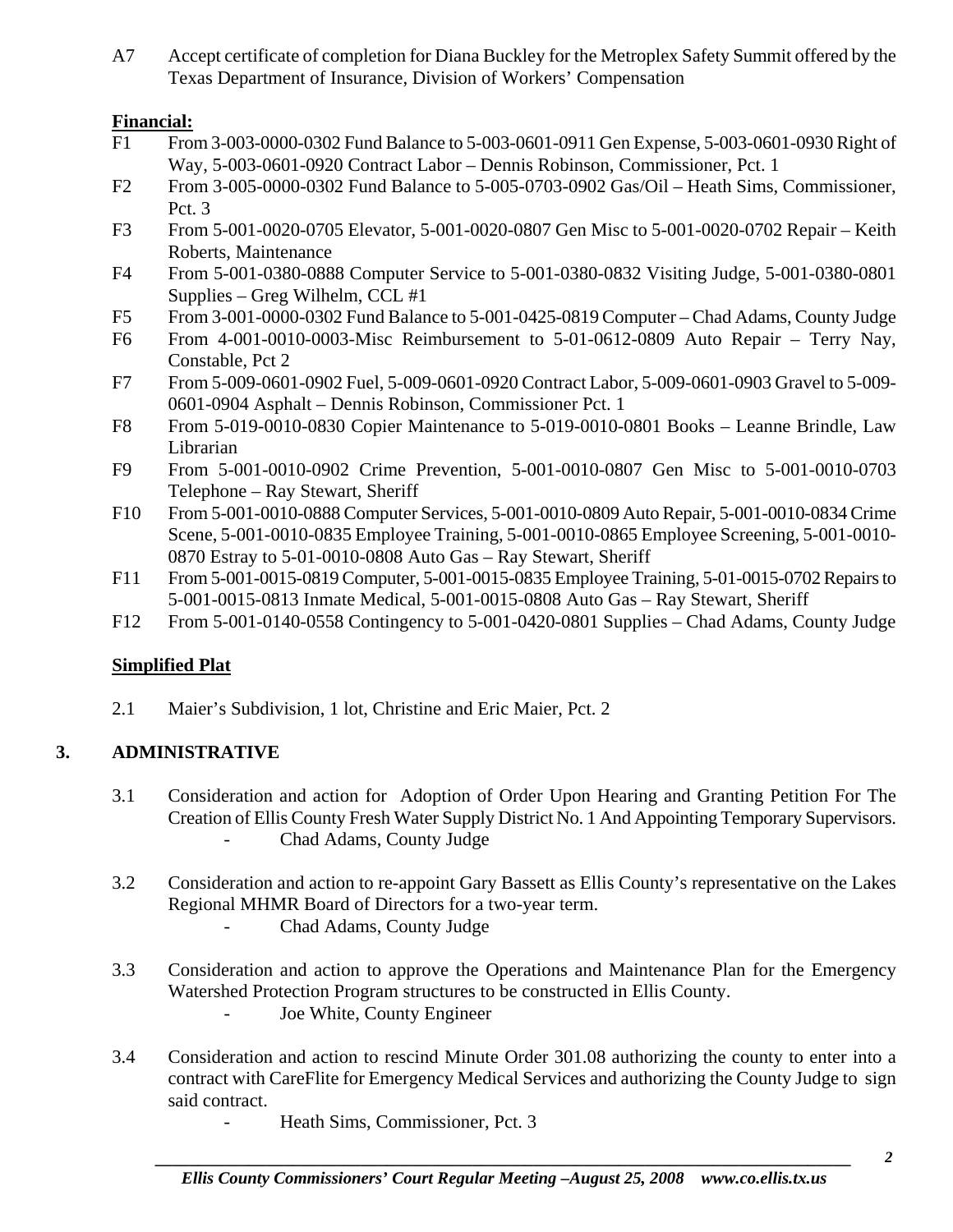- 3.5 Consideration and action to act on the recommendation to review a contract with East Texas Medical Center for Emergency Medical Services in the unincorporated areas of Ellis County and authorize the County Judge to sign said contract.
- Heath Sims, Commissioner, Pct. 3
- 3.6 Consideration and action to accept a donation of approximately 0.6354 acres of land by George Kent to Ellis County to be utilized as a right-of-way easement alongside of Baucum Road. Said donation would provide an additional 30 feet of right-of-way alongside a portion of Baucum Road, beginning at its intersection with Campbell Road and Angus Road and continuing in a northerly direction for approximately 931.31 feet.
	- Heath Sims, Commissioner, Pct. 3
- 3.7 Consideration and action to rescind the Ellis County Burn Ban. Jim Pharr, Ellis County Fire Marshal Investigator
- 3.8 Consideration and action to accept the certification the signatures on a petition "TO LEGALIZE THE SALE OF BEER AND WINE FOR OFF-PREMISE CONSUMPTION ONLY" within the City of Waxahachie and order the election for November 4, 2008.
	- Jane Anderson, Elections Administrator
- 3.9 Consideration and action to approve the certification of the signatures on a petition to "LEGALIZE THE SALE OF MIXED BEVERAGES IN RESTAURANTS BY FOOD AND BEVERAGE CERTIFICATE HOLDERS ONLY" within the City of Waxahachie and order the election for November 4, 2008.
	- Jane Anderson, Elections Administrator
- 3.10 Consideration and action to approve an Intergovernmental Cooperative Reimbursement Contract between Ellis County and the Texas Commission on Environmental Quality (TCEQ) for funding of the Low Income Vehicle Repair Assistance, Retrofit and Accelerated Vehicle Retirement Program (LIRAP).
	-
- Holly Davis, Special Projects Director
- 3.11 Consideration and action to accept a grant from the TCEQ for the Emissions Reduction Incentive Program to reimburse Ellis County \$8,905.00 for the purchase of a Durapatcher by Road and Bridge Precinct 1.
	- Holly Davis, Special Projects Director
- 3.12 Consideration and action regarding setting the date, time and locations of the public hearing on the proposed budget for Budget FY 2008-2009, pursuant to Texas Local Government Code §111.007, as follows:

 September 8, 2008, 10:00 a.m. Ellis County Commissioners Courtroom 101 West Main Street Waxahachie, Texas, 75165 - Holly Davis, Special Projects Director

- 3.13 Consideration and action regarding discussing the Tax Rate for Budget FY 2008-2009 and take record vote to place the proposal to adopt the rate at a future meeting.
	- **Holly Davis, Special Projects Director**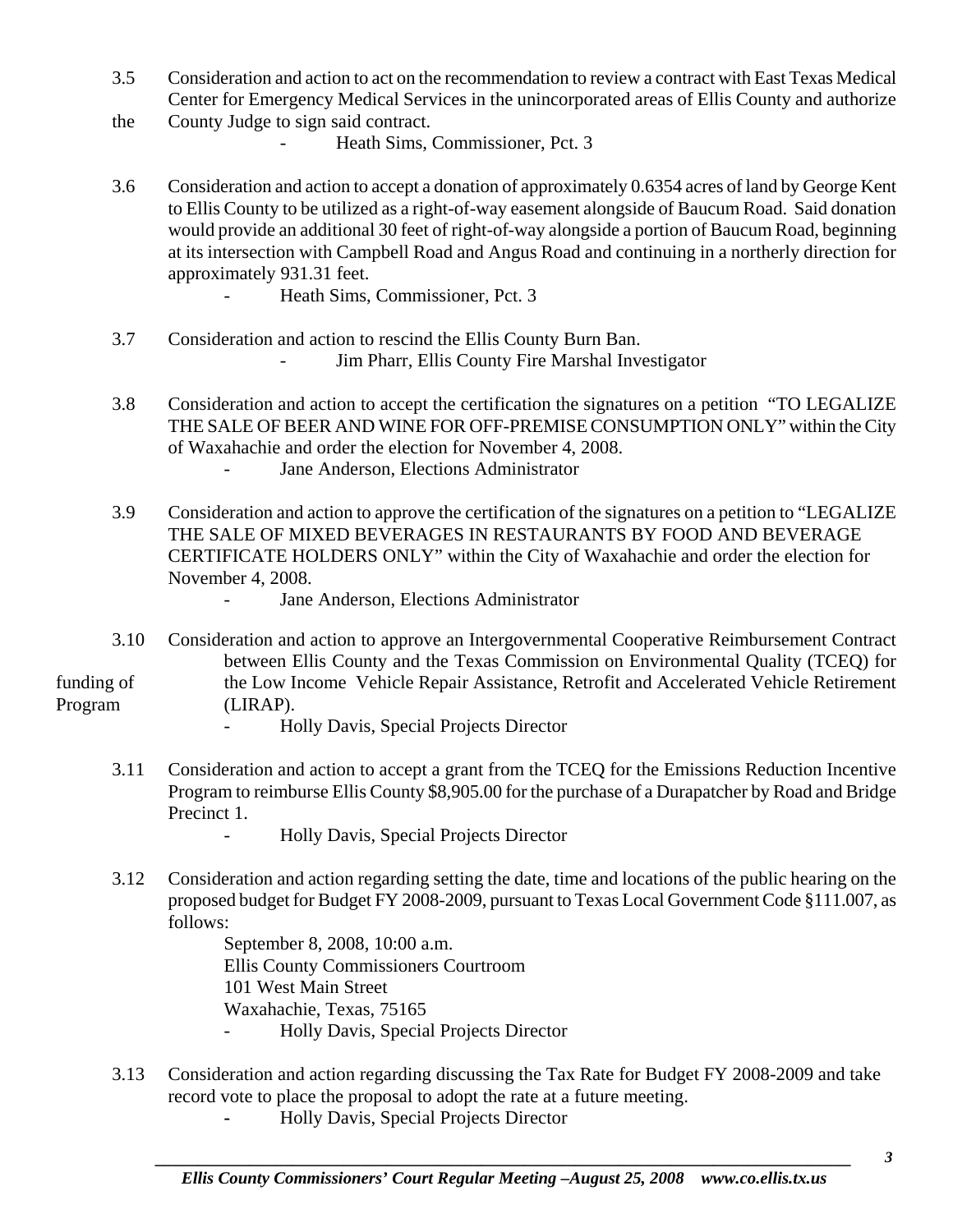3.14 Consideration and action to schedule two (2) public hearings to discuss setting the proposed tax rate for Budget FY 2007-2008, and setting time and location of such public hearings, pursuant to Texas Tax Code §26.06, as follows:

 **September 8, 2008 at 10 a.m. and and September 15, 2008 at 10 a.m.** 

> Ellis County Commissioners Courtroom 101 West Main Street Waxahachie, Texas, 75165 - Holly Davis, Special Projects Director

- 3.15 Consideration and action regarding approval of salaries, expenses and allowances of elected officials for Budget FY 2008-2009, pursuant to Texas Local Government Code §152.013. - Holly Davis, Administrative Assistant
- 3.16 Consideration and action to approve the FY 2008-2009 Payroll Schedule. - Chad Adams, County Judge
- 3.17 Consideration and action to approve the FY 2008-2009 Holiday Schedule. - Chad Adams, County Judge
- 3.18 Consideration and action to approve the FY 2008-2009 Commissioners' Court Schedule. - Chad Adams, County Judge
- 3.19 Consideration and action to approve a contract renewal with the Texas Department of State Health Services for printing Birth Certificates, effective September 1, 2008 through August 31, 2009. Cindy Polley, County Clerk

# **4. PURCHASING Consideration and action regarding the following presented by Richard Denniston, Purchasing Agent:**

- 4.1 To award the bid for the demolition of the 1929 Jail to Lindamood Excavating for the firm lump sum price of \$69,750 (Sixty nine thousand seven hundred fifty dollars).
- 4.2 To purchase one (1) 2007 Dodge Truck for the Extension Office from Southwest Kia in the amount of \$16,711.13.
- 4.3 To purchase two (2) 2009 Chevrolet 2500 HD for Weights and Measure Vehicles for the Sheriff's Office from Caldwell country Chevrolet in the amount of \$35,938.00 each for a total of \$71,876.00.